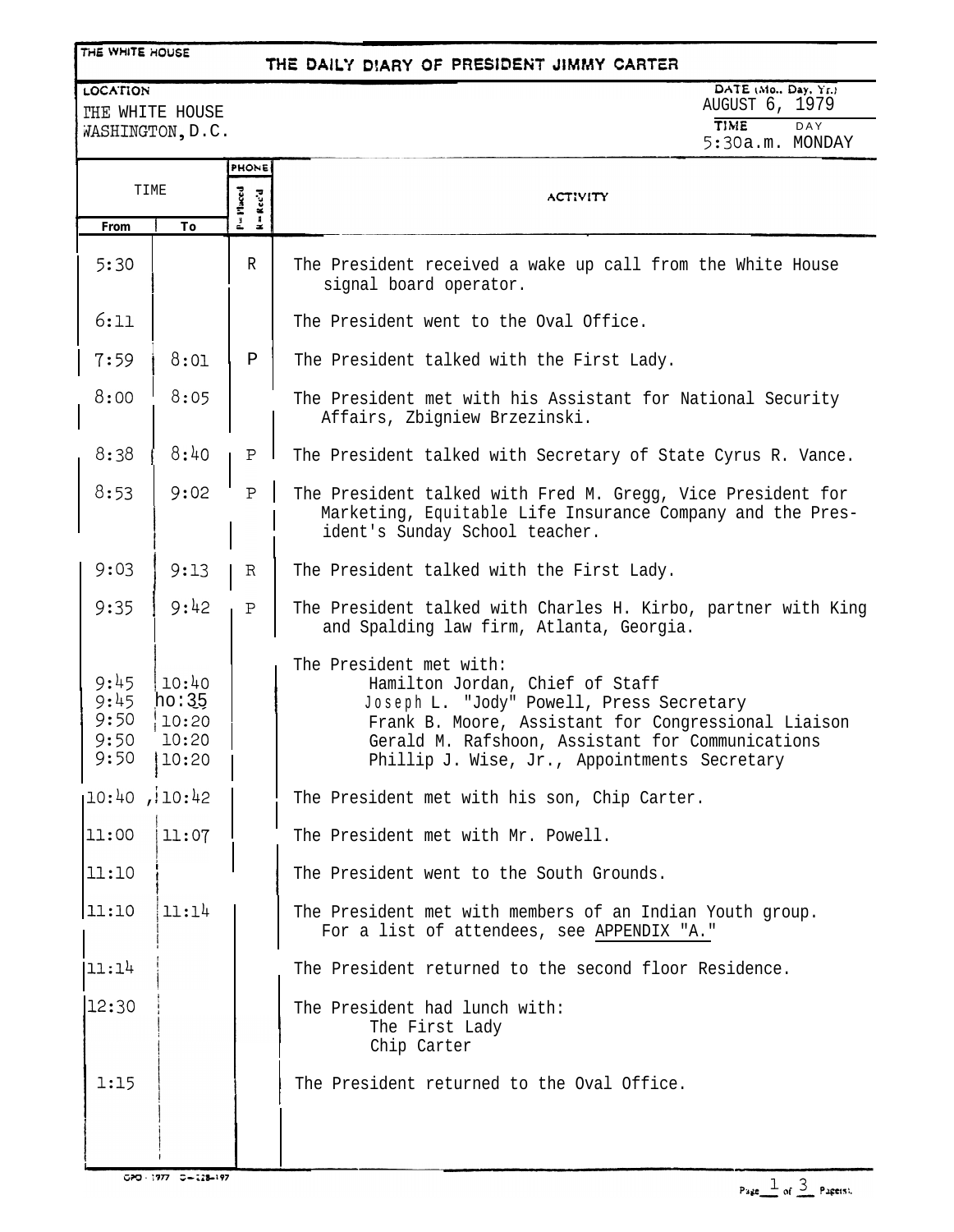## **THE DALLY DIARY OF PRESIDENT JIMMY CARTER**

### LOCATION

THE WHITE HOUSE

# DATE (Mo., Day, Yr.)

| THE WHITE HOUSE<br>WASHINGTON, D.C. |      |                                     | AUGUST 6, 1979<br><b>TIME</b><br>DAY<br>$1:44$ p.m. MONDAY                                                                                                                                                                                                                        |  |
|-------------------------------------|------|-------------------------------------|-----------------------------------------------------------------------------------------------------------------------------------------------------------------------------------------------------------------------------------------------------------------------------------|--|
| <b>TIME</b>                         |      | <b>PHONE</b><br>P = Placed<br>Rec'd | <b>ACTIVITY</b>                                                                                                                                                                                                                                                                   |  |
| From                                | To   |                                     |                                                                                                                                                                                                                                                                                   |  |
| 1:44                                |      | $\mathbb R$                         | The President was telephoned by Ambassador at Large-designate<br>The call was not completed.<br>Robert S. Strauss.                                                                                                                                                                |  |
| 1:45                                | 1:46 | ${\tt P}$                           | The President talked with his Adviser and Chairman of the<br>Council on Wage and Price Stability, Alfred E. Kahn.                                                                                                                                                                 |  |
| 1:49                                |      |                                     | The President went to the Cabinet Room.                                                                                                                                                                                                                                           |  |
| 1:49                                | 2:15 |                                     | The President participated in a meeting with the Program<br>Committee, of the General Conference of the African<br>Methodist Episcopal Zion Church. For a list of atten-<br>dees, see APPENDIX "B."                                                                               |  |
| 2:15                                |      |                                     | The President returned to the Oval Office.                                                                                                                                                                                                                                        |  |
| 2:55                                |      |                                     | The President went to the State Floor Residence.                                                                                                                                                                                                                                  |  |
| 2:55                                | 3:30 |                                     | The President participated in swearing-in ceremonies for<br>G. William Miller, as Secretary of the Treasury and Paul A.<br>Volcker, as Chairman of the Board of Governors of the<br>Federal Reserve System. For a list of attendees, see<br>APPENDIX "C."<br>Members of the press |  |
| 3:30                                |      |                                     | The President returned to the Oval Office.                                                                                                                                                                                                                                        |  |
| 3:35                                |      |                                     | The President returned to the Cabinet Room.                                                                                                                                                                                                                                       |  |
| 3:35                                |      |                                     | The President met with:<br>Secretary Vance<br>Ambassador Strauss<br>Mr. Brzezinski                                                                                                                                                                                                |  |
| 4:35                                |      |                                     | The President returned to the Oval Office.                                                                                                                                                                                                                                        |  |
| 4:38                                | 4:42 |                                     | The President met with his Assistant, Timothy E. Kraft.                                                                                                                                                                                                                           |  |
| 5:40                                |      |                                     | The President returned to the second floor Residence.                                                                                                                                                                                                                             |  |
| 5:49                                | 5:50 | $\mathbb{R}$                        | The President talked with his Personal Assistant and<br>Secretary, Susan S. Clough.                                                                                                                                                                                               |  |

**5:57 <sup>1</sup>** The President went to the State Dining Room.

**5:58 ! 5:5g <sup>I</sup> <sup>I</sup> <sup>j</sup>** The President talked with the First Lady.